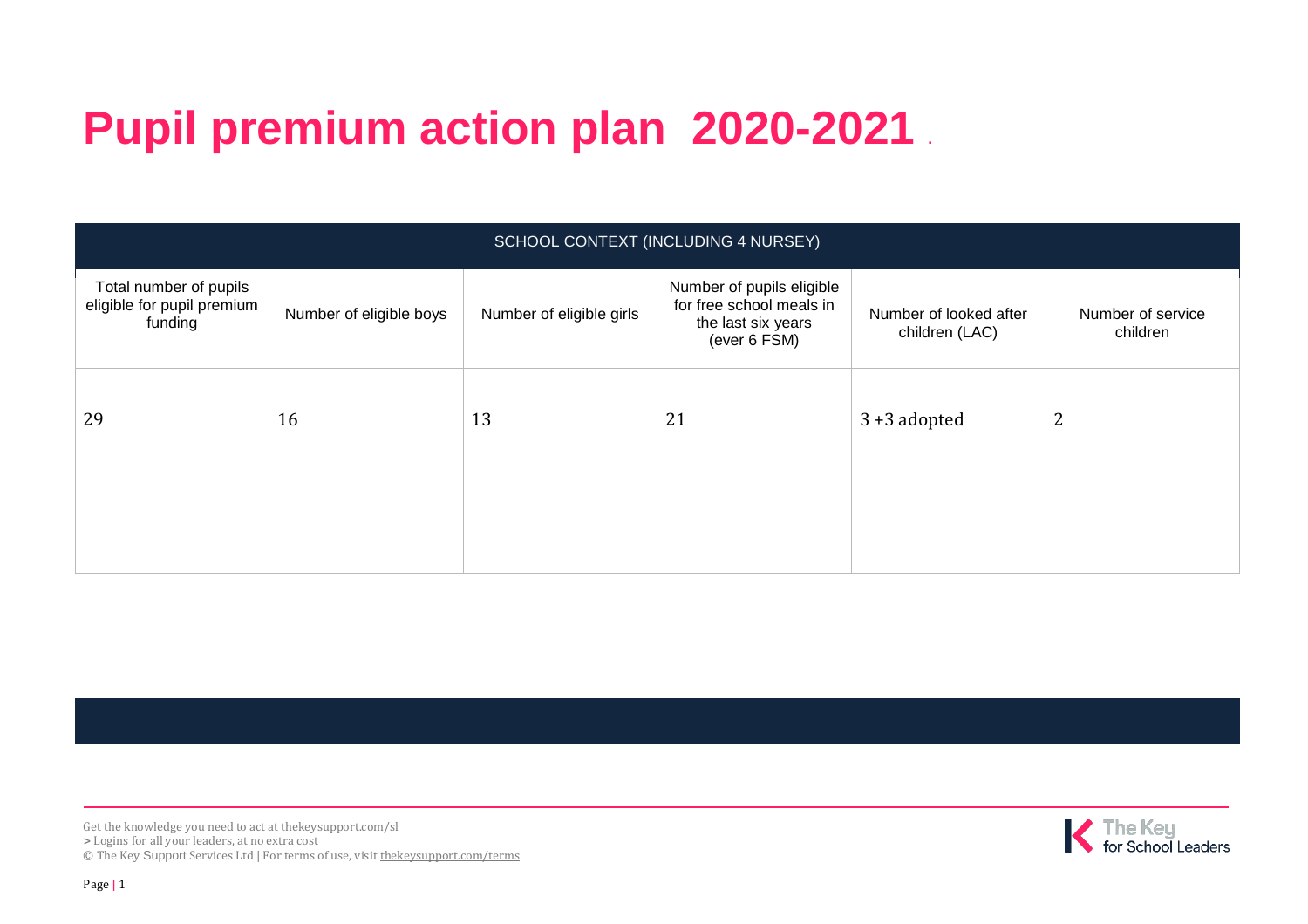| Summary of objectives                                                    | Summary of expenditure | Impact on progress and attainment of<br>eligible pupils                                                                                                    | Comments                                                                                                                           |
|--------------------------------------------------------------------------|------------------------|------------------------------------------------------------------------------------------------------------------------------------------------------------|------------------------------------------------------------------------------------------------------------------------------------|
| 1 QUALITY FIRST TEACHING                                                 | £9,000                 |                                                                                                                                                            | This to be connected to SEND<br>passports                                                                                          |
| 2 TARGETED INTERVENTION<br><b>GROUPS LED BY TEACHING</b><br><b>STAFF</b> | £23,000                | Early data was looking positive<br>On impact within all 3 objectives.<br>However due to COVID 19 and<br>lockdown no comparable data<br>collection possible | 45 min sessions proving very<br>useful                                                                                             |
| <b>3.BROADENING EXPERIENCES</b>                                          | £9500                  |                                                                                                                                                            | Books purchased for postponed<br>launch in March.<br>Schemes looked at and evaluated.<br>Identified (Jigsaw) but not<br>purchased. |

## **Total pupil premium allocation for academic year: £41,315**

© The Key Support Services Ltd | [thekeysupport.com/terms](https://thekeysupport.com/terms-of-use)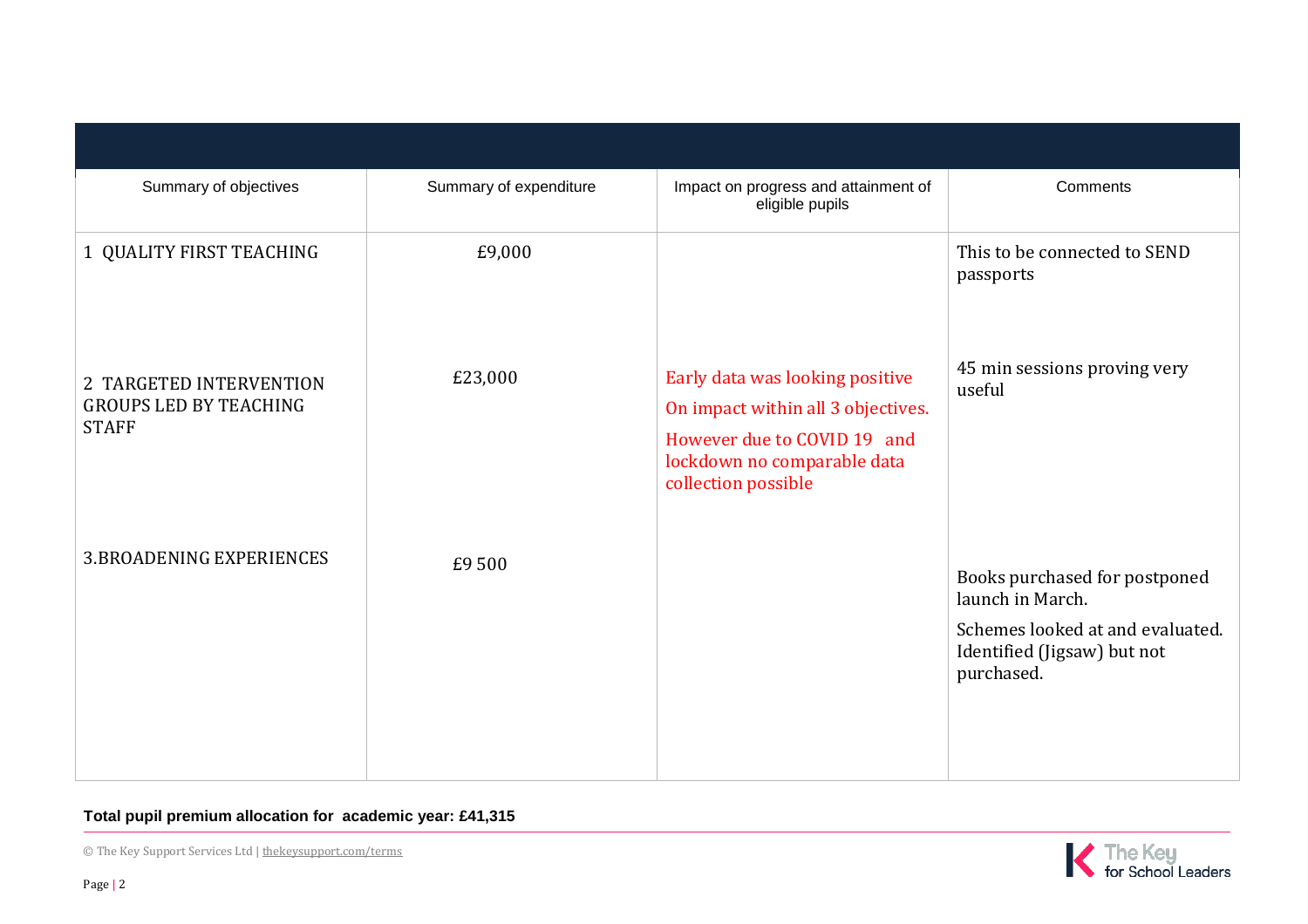| PUPIL PREMIUM OBJECTIVES FOR [CURRENT] ACADEMIC YEAR |  |  |  |
|------------------------------------------------------|--|--|--|
| 1. Quality first teaching                            |  |  |  |
| 2. Targeted interventions                            |  |  |  |
| 3. Pupil mentor                                      |  |  |  |
| 4. Broadening children's experiences                 |  |  |  |

**Total pupil premium allocation for [current] academic year: £29,175**



 $1.$ 

 $3.$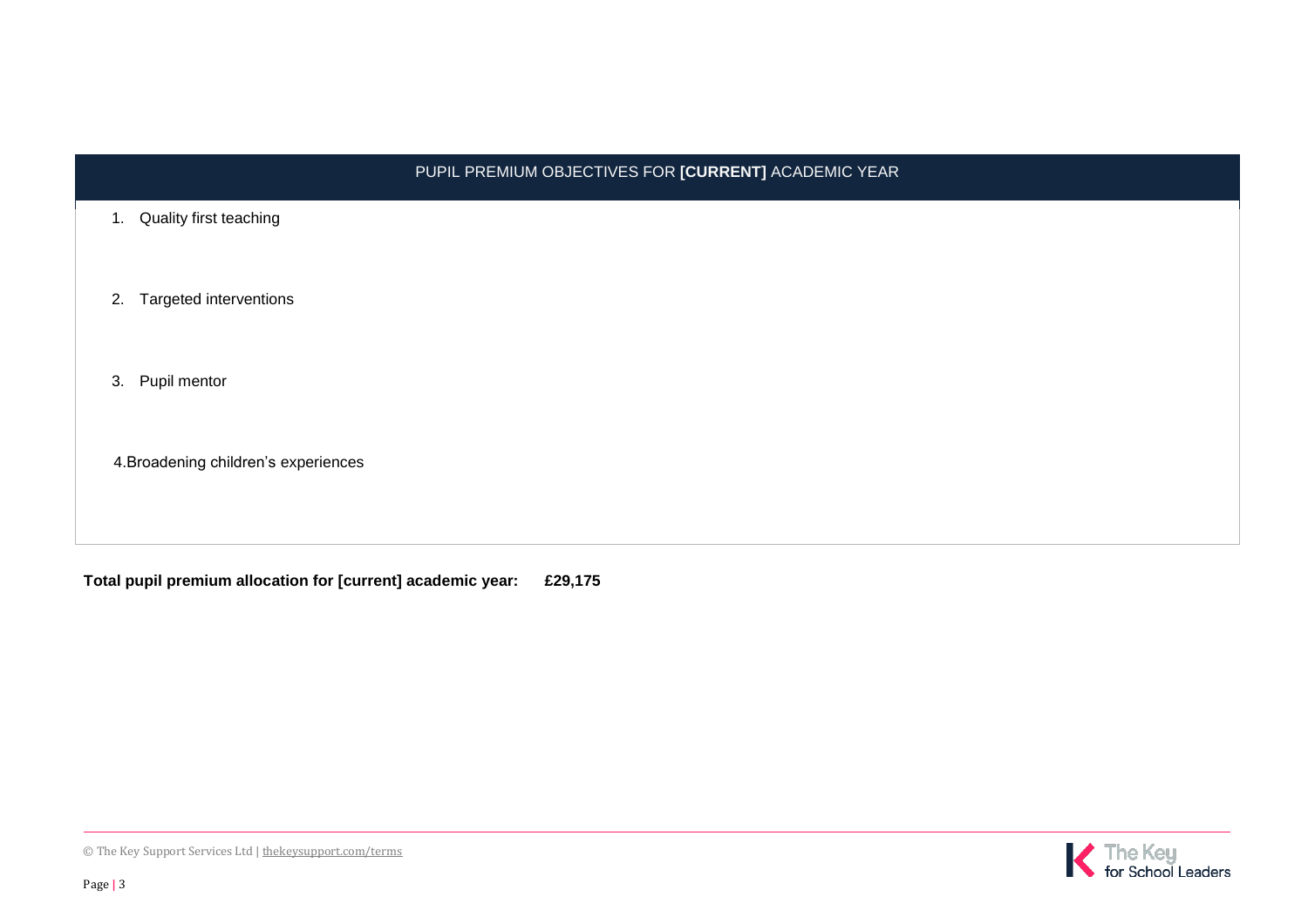| OBJECTIVE 1: QUALITY FIRST TEACHING                                                      |                                                         |                     |                    |                            |  |
|------------------------------------------------------------------------------------------|---------------------------------------------------------|---------------------|--------------------|----------------------------|--|
| Actions                                                                                  | Success criteria                                        | <b>Timescales</b>   | Person responsible | Cost/resource implications |  |
| Ensure all staff work with pupil<br>premium children and Identify<br>strengths and needs | Passport provides useful<br>academic and emotional info | Set up by half term | Class teacher      | £2000                      |  |
| Planning /observation sheets<br>show gaps/next steps                                     | See obj 2                                               | Ongoing             | Class teacher      | As above                   |  |

| OBJECTIVE 2:TARGETED INTERVENTIONS                                                                                                                         |                                                 |                          |                                               |                            |  |
|------------------------------------------------------------------------------------------------------------------------------------------------------------|-------------------------------------------------|--------------------------|-----------------------------------------------|----------------------------|--|
| Actions                                                                                                                                                    | Success criteria                                | Timescales               | Person responsible                            | Cost/resource implications |  |
| COVID restrictions have resulted in changes to how this is being monitored this year so impact will be carefully monitored and changes may be<br>necessary |                                                 |                          |                                               |                            |  |
| Use of KIT(keep in touch)<br>interventions                                                                                                                 | Identified borderline<br>children kept on track | Ongoing<br>Throughout yr | Class teacher<br>HT/DHT to lead<br>assemblies | £6000                      |  |
| TAs to read with PP<br>children identified in<br>bottom 20% at least 3<br>times a week                                                                     | Children's reading ages<br>accelerated          | Ongoing<br>Throughout yr | Class TAs                                     | £5000                      |  |



© The Key Support Services Ltd | [thekeysupport.com/terms](https://thekeysupport.com/terms-of-use)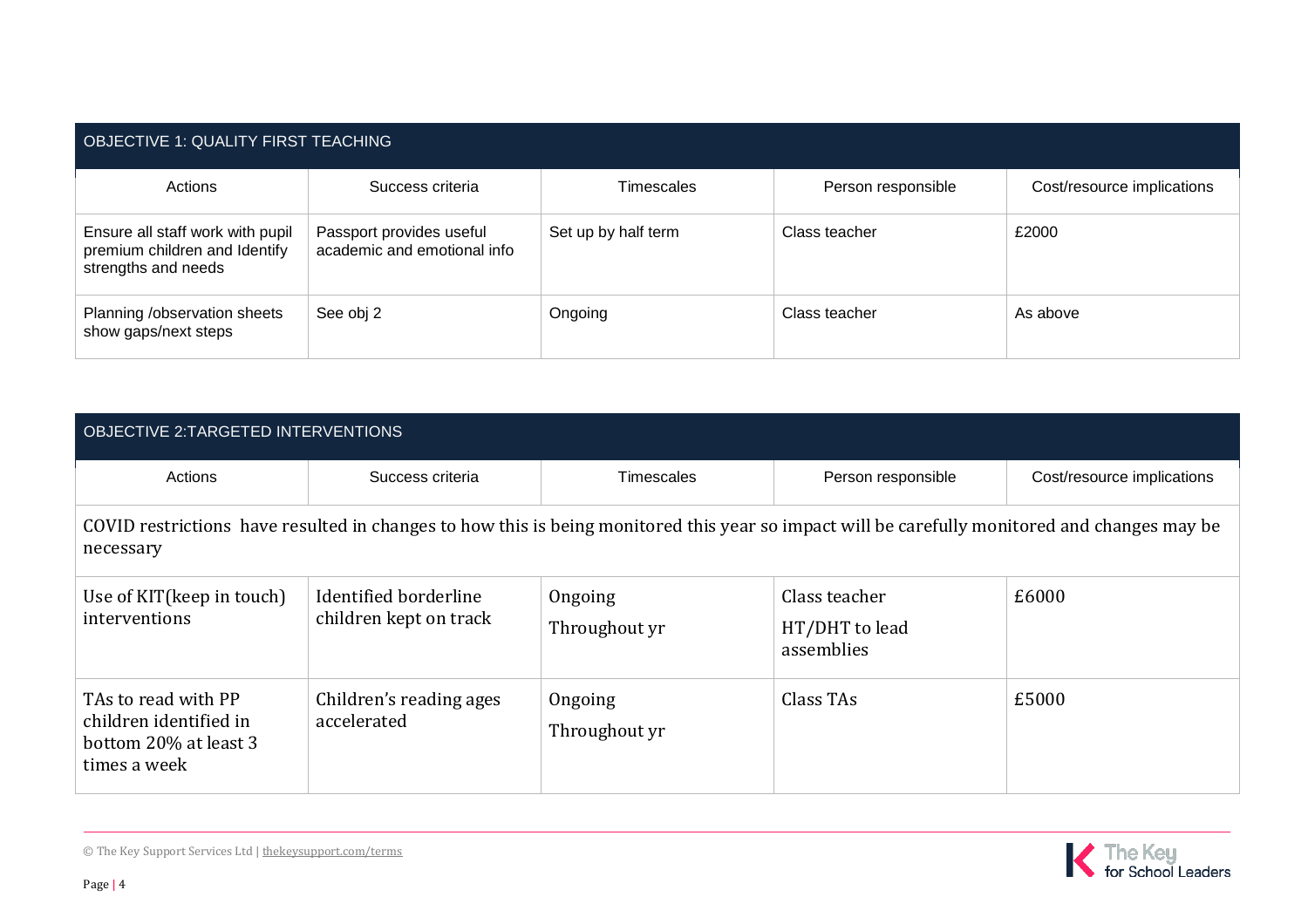| OBJECTIVE 2:TARGETED INTERVENTIONS                            |                                                                                                                                   |                          |           |       |  |
|---------------------------------------------------------------|-----------------------------------------------------------------------------------------------------------------------------------|--------------------------|-----------|-------|--|
| TAs to provide pre teach<br>vocab to aid keeping in<br>touch. | Gaps narrowed<br>Increase in reading<br>/writing scores as well as<br>competence in more<br>complex spoken language<br>structures | Ongoing<br>Throughout yr | Class TAs | £4000 |  |

| <b>OBJECTIVE 3: PUPIL MENTOR</b> |                  |            |                    |                            |
|----------------------------------|------------------|------------|--------------------|----------------------------|
| Actions                          | Success criteria | Timescales | Person responsible | Cost/resource implications |

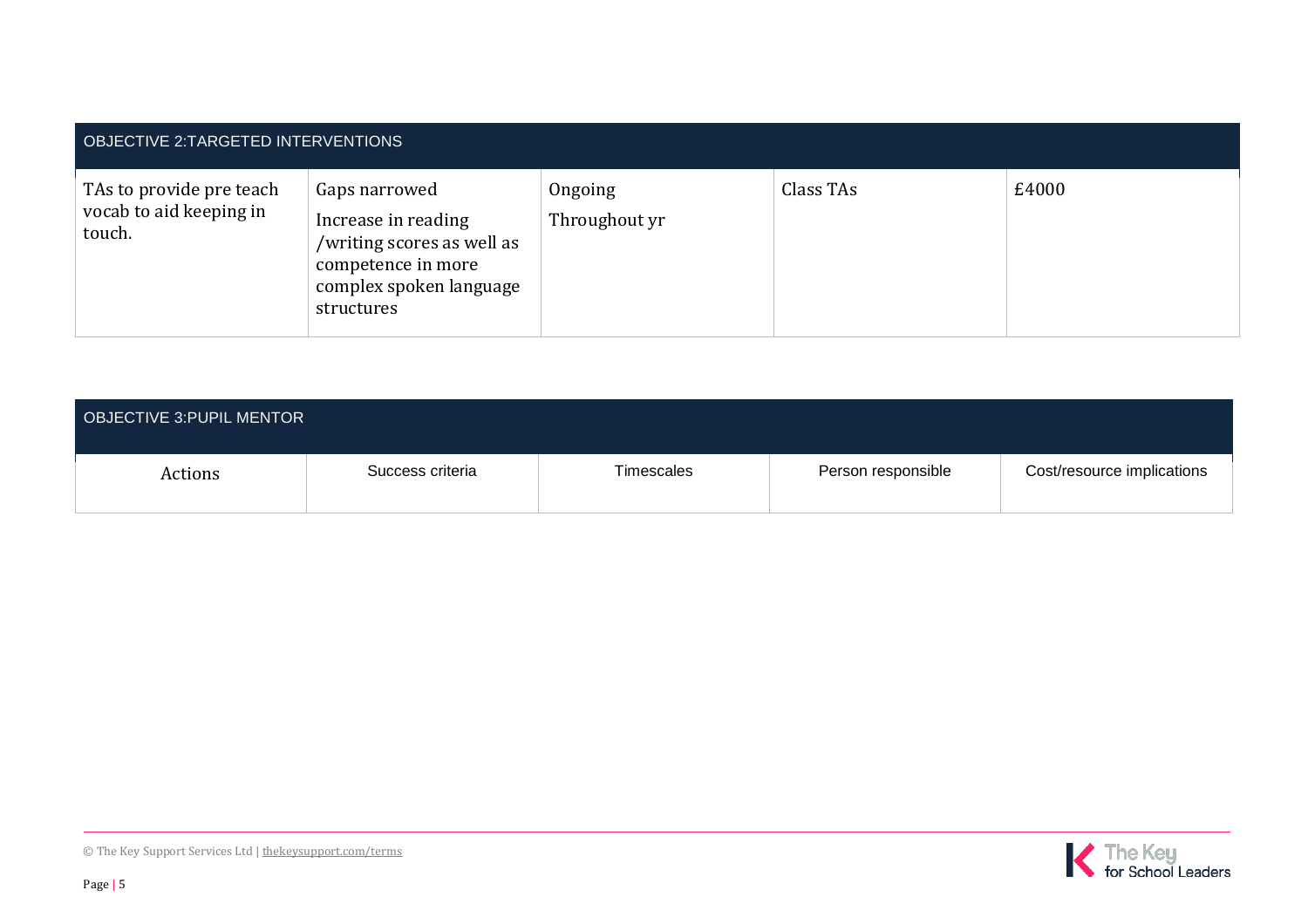| <b>OBJECTIVE 3: PUPIL MENTOR</b>                                                                                                                                                                                                                                     |                                                                                                                                                                                                                                        |                           |                    |       |  |
|----------------------------------------------------------------------------------------------------------------------------------------------------------------------------------------------------------------------------------------------------------------------|----------------------------------------------------------------------------------------------------------------------------------------------------------------------------------------------------------------------------------------|---------------------------|--------------------|-------|--|
| Pupil mentor to a range of<br>additional support to<br>individuals, targeting their<br>particular needs. This<br>includes academic support<br>(Spoken Language,<br>Reading, Writing and<br>Maths); pastoral support;<br>additional motivation and<br>challenge.roups | Increased engagement<br>when in class due to wider<br>needs being met<br>Improved DATA for<br>outcomes due to increased<br>engagement<br>Increased family<br>involvement                                                               | Daily/timetabled support  | Headteacher and AB | £9000 |  |
| Pupil mentor to run<br>nurture groups for<br>identified pupils                                                                                                                                                                                                       | Enhanced self-esteem<br>enables children to feel<br>happier and more at ease.<br>Improvements in social<br>skills enable children to<br>participate more<br>confidently in group tasks<br>and to gain more<br>enjoyment from playtimes | Groups set up as required | Headteacher and AB | £2000 |  |